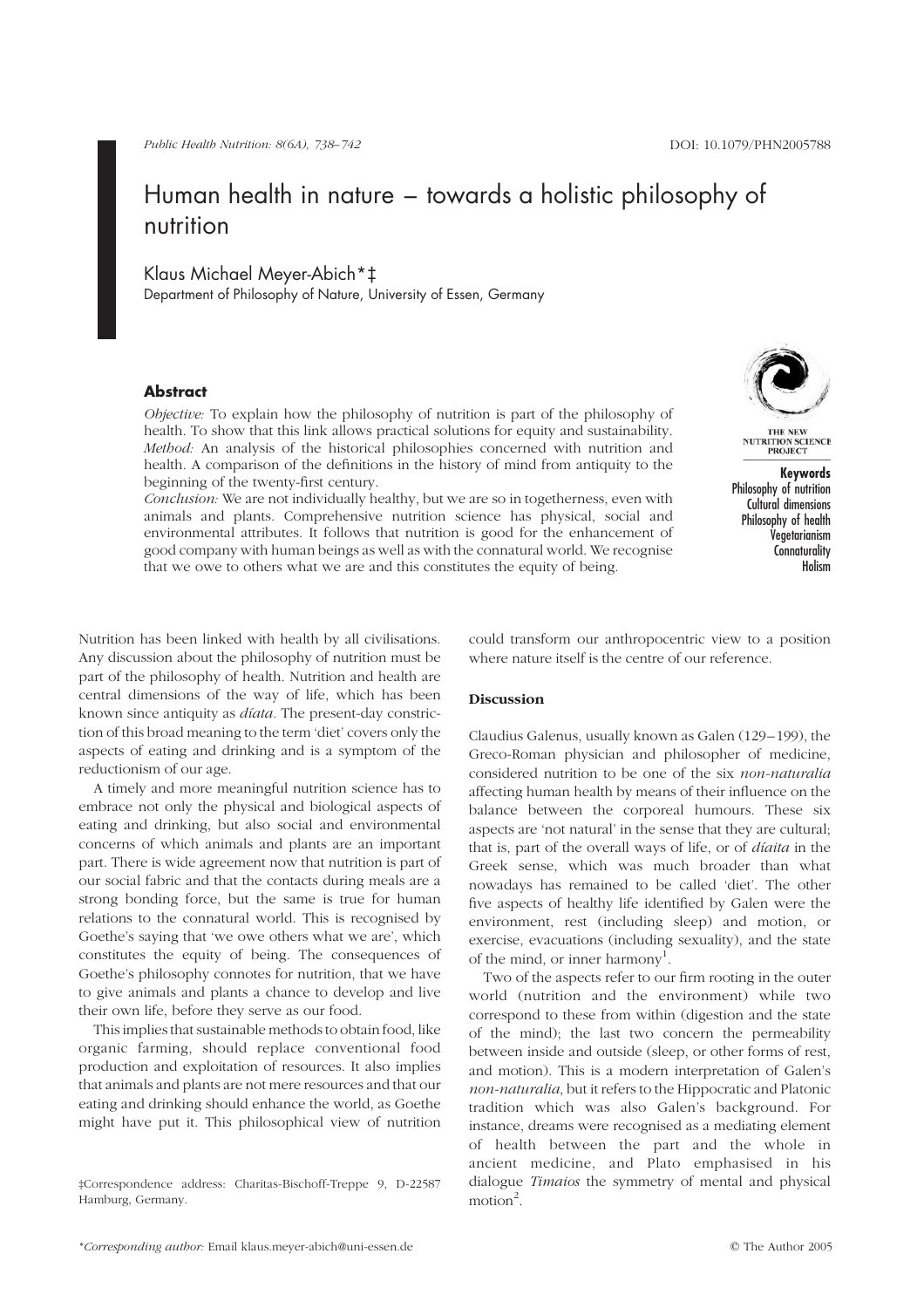Goethe said in his play about the poet Tasso: You owe to others what you are. For nutrition this means that nature is to be rewarded for keeping us alive. Good nutrition and good health are not determined at the individual level. A meal tastes better and may also be more nourishing when enjoyed in good company with human and non-human beings. Or does this fish still taste as good, when we remind ourselves that it was taken from an impoverished country, or caught by over-fishing? Nutrition should be a science of co-being in nature.

Nutrition as now defined appears to be an element of health in relation of the individual to its environment. Moreover there is no doubt that patterns of nutrition are cultural achievements. As the Hippocratic author of the book on Ancient Medicine put it: 'If we knew like the horses or the cattle what food suited us best, medicine would never have come into being<sup>3</sup>. We might add that the same is true for nutritional science. Lacking the natural wisdom of animals, we expect medicine as well as nutritional science to explain health to us and to recommend how to lead a healthy life.

Horses and cattle apparently are not concerned with doubts or questions. They simply go ahead and eat what they like. Humans often enough do so as well, but they make far more mistakes in eating what they believe to be good for them. To some extent nutrition science can be helpful here, but this ends where basic cultural orientations and convictions are challenged, when people refuse not only to accept the scientific answers but even renounce the questions which are asked. Exactly this is the domain of philosophy that is most easily defined as dealing with those questions which neither ordinary nor scientific consciousness is prepared to ask. With respect to nutrition, such philosophical issues include questions such as:

- . Equity within humankind (for instance, direct or indirect transfers from the poor to the rich).
- . Equity between humankind and our connatural world, which is to say, the living and natural worlds including animals, plants, land- and seascapes.
- . Sustainability in the long run.

# Health, or disease care?

Since we are strongly health-oriented one might expect to find a philosophy of health almost as easy as information on the subject of health itself. But this awareness does not seem to exist neither in ordinary nor in scientific thinking. We rather find that Western physicians know very much (if not all) about diseases, but very little about health. Even prevention for them means only to identify emerging diseases as early as possible and not to lead a healthy life. They simply do not take any note of you as long as you are not sick. This was completely different in antiquity. Galen, for instance, wrote a comprehensive six-volume book on

health: two on sustaining health, or living healthy; three about the effects of nutrition – foods of plant as well as animal origin – on health; and one on the corresponding physiology of the human body<sup>1</sup>.

Galen considered himself a student of Hippocrates  $(460-377)$  BC) or the Hippocratic school, which is the origin of modern medicine. For the philosophy of nutrition it is particularly promising that in this tradition health philosophically is conceived not only as an individual but also as a social and common property in nature. The limits of individuality are a well-known issue in nutritional science, since nutrition obviously is a cultural phenomenon not to be dealt with only at the level of the individual.

# Health of the parts and of the whole

The Hippocratic philosophy of health was developed to its highest level by Plato (427-347 BC), Hippocrates' younger contemporary. In the third book of his political philosophy of nature (*Politeia*, or 'The State')<sup>4</sup>, the necessity to get beyond the individual level is demonstrated by referring to a man by the name of Herodikos who was sufficiently wealthy that he did not have to work but was very frail in health. Being familiar with the medical knowledge of his time, however, he succeeded in fighting every sickness that befell him so that he grew very old – but this was all he achieved in life. His only contribution to sustain the world was to sustain his individual health for a long life, but for nothing else apart from that.

In Plato's philosophical context this biography looked strange but implied a very important lesson, namely that health is not a goal in itself. Of course, all people should care for their health, but as a precondition for something else. This ultimate goal in Plato's sense is a 'good' life, or to bring about what one is competent to achieve among others. In modern terms, self-actualisation – the top of Maslow's pyramid of needs<sup>5</sup> – is a corresponding idea. In both cases individual health is only an intermediate, though most important objective: the faculty to lead one's own life, as a scientist, artist, architect, carpenter, sailor, physician, etc.

In modern terms the main point in Plato's Hippocratic philosophy of health is that health – as well as disease – is not an individual property but refers to our coexistence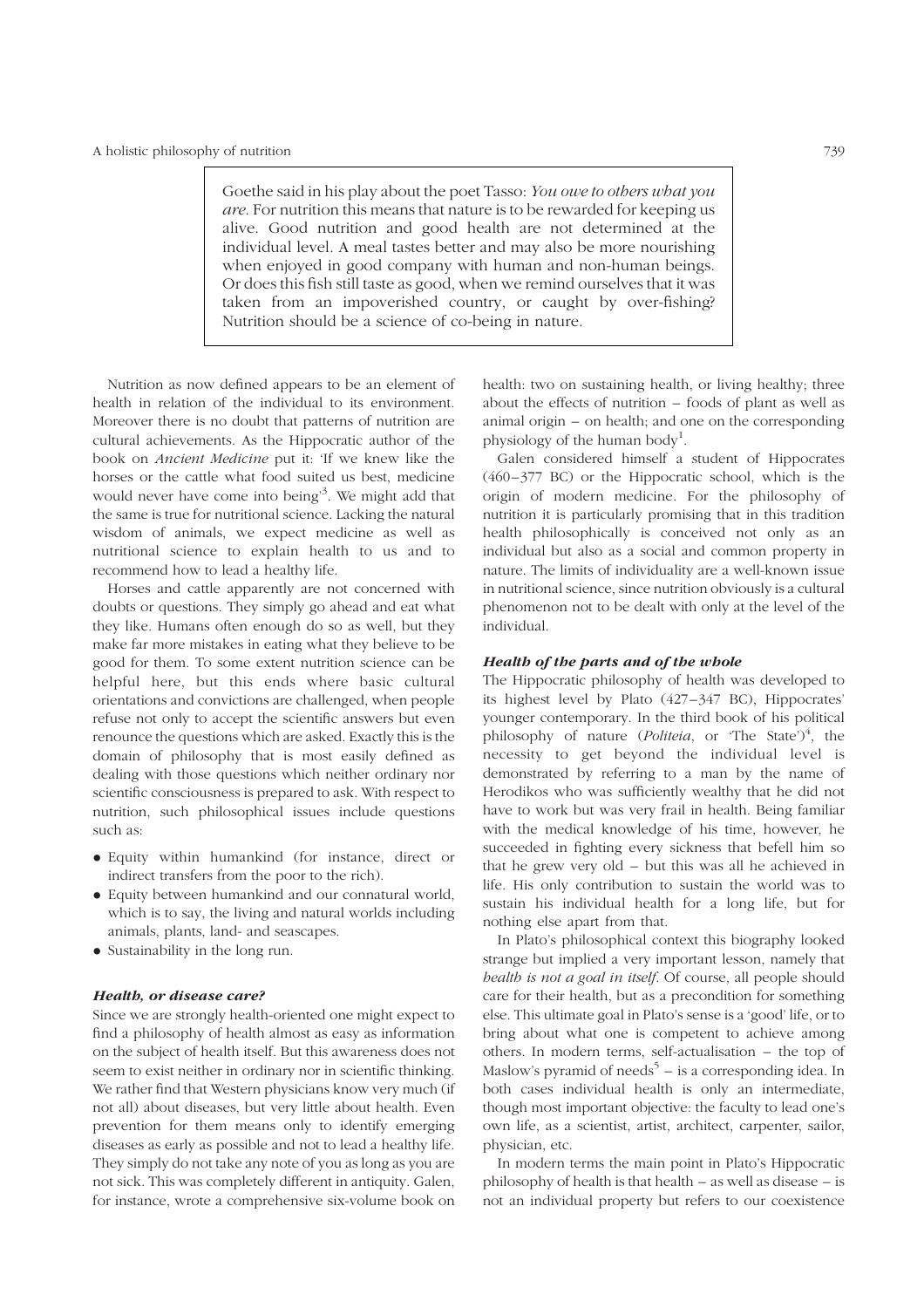with others. There is no single human being but everybody is what he or she is only in togetherness with other beings, human as well as non-human. With respect to health and disease this again is the basic message of modern epidemiology, particularly as a follow-up of Marmot's Whitehall studies $6,7$ . We are not individually healthy but we are so in relating ourselves to others, and the same is true for diseases. Health is a sociopsychosomatic phenomenon<sup>8</sup>, and so is nutrition when taken as a matter of health.

Indeed, the social or socio-political character of health has been pointed out appropriately by recommendation 'Health 21' of the World Health Organization (WHO)<sup>9</sup>. This says that health is not only the business of health ministries or agencies, but that practically every political activity – in economics, work, traffic, education, etc. – affects the health of the population. However, WHO does not go as far as to include our community with the connatural world $10,11$ .

For nutrition, good company tends to be appreciated when eating meals but is usually not considered as part of the meal. This looks different when health is recognised as a social phenomenon, or as an attribute of togetherness, and nutrition is considered as a matter of health. A meal not only tastes better, but may also be more nourishing, when taken in good company and atmosphere. According to the holistic interpretation of health as well as nutrition, such environmental factors are not accessories but are indeed part of the meal. Nutrition science should be developed as a science of co-being, or of connaturality as well. In other words, the visible meal is entangled with an invisible meal; neither is adequately nourishing without the other.

The visible meal may be vegetables and fish or meat. The invisible meal may be cruelty to animals in factory farming or fairness in organic farming; destroyed or conserved wetlands in agriculture; selfish interests or corporate social responsibility in food business; and so on. If a meal is taken at the expense of others, there is also the hidden company of these. We may become more aware of the visible as well as the invisible meal on our plates, and the holistic experience can enhance as well as spoil the appetite. Nutrition science so far has mainly been concerned with the visible meal; it should also become aware of the invisible part.

A traditional test for the quality of a meal is whether God – or nature – may be praised for the provision of a particular meal. Religion here can to some extent be replaced by moral consciousness. Thus, does this excellently prepared fish still taste good when we remind ourselves that it was taken from a poor country which was not adequately compensated for it? Moreover, the fish may have been caught by over-fishing. Such moral reflections lead us into the issues of equity.

## Equity reconsidered for evolution

Equity usually refers to the distribution of entitlements and all types of wealth. Many individuals may share a common wealth in common relations, but so far the international world order is that of the strong dealing with the weak. Solutions are not easily found at this level.

Yet equity also refers to *being* as well as to *having*<sup>12</sup>, and this goes beyond any political issue. As Goethe put it in his theatre play on Tasso, the poet: You owe to others what you  $are^{13}$ . This is easily understood if one considers parents, teachers, friends and partners. We became what we are in togetherness with them, by being loved, educated, supported, criticised and accepted, in common ways of life. To be due to them what one is, means to return or give what has been given – particularly love, support and acceptance. In other words: to be oneself and do one's own not only for oneself but for them as well.

This, moreover, is not restricted to our personal environment since parents, friends and the other people in our lives again owe to others what they are, so that ultimately the 'others' to whom we owe ourselves are all the others or at least the particular culture within which one grew up. This includes the ancestors who built up that culture, from Hippocrates and Plato to Goethe and beyond. To all of them and finally to humankind itself we owe what we are as social individuals.

The equity of being is most easily appreciated within humankind. But if we look around in nature we observe that to owe one's being to others seems to be a universal principle. Plants, for instance, live from the four elements of life (which are different from the chemical elements): soil, water, air and light are what they need to grow from a seed. They owe their existence, therefore, to those elements that come together to become a plant. At the same time they are due what they are to generate offspring and to feed animals including man. These in turn owe their being to the plants that provided food for them as well as to their parents and to the social formation that let them grow up.

Often enough such dependencies are symmetrical. Fruits, for instance, serve as food for birds, while these serve the plants to distribute their seeds; or the flowers of plants feed insects while these pollinate the plants. The general situation, however, is not that animals or plants owe themselves mutually what they are but that all these debts and dependencies are balanced within a more or less embracing whole, or finally in nature herself. Everything in nature owes itself to others in the double sense of being fed by others as well as feeding others.

Some people feel desperate about this general eating and being eaten. But being eaten in nature generally means a metamorphosis to a different level of reality, an enhancement in Goethe's sense. It would give rise to despair if as a rule there were mere consumption or destruction instead of enhancement, but this is not the case. The energy of light is harvested by leaves and finds its way into wine. Insects and worms eaten by a bird are not just destroyed but converted into a bird's flight. This is indeed a kind of transubstantiation. Isn't the bird, as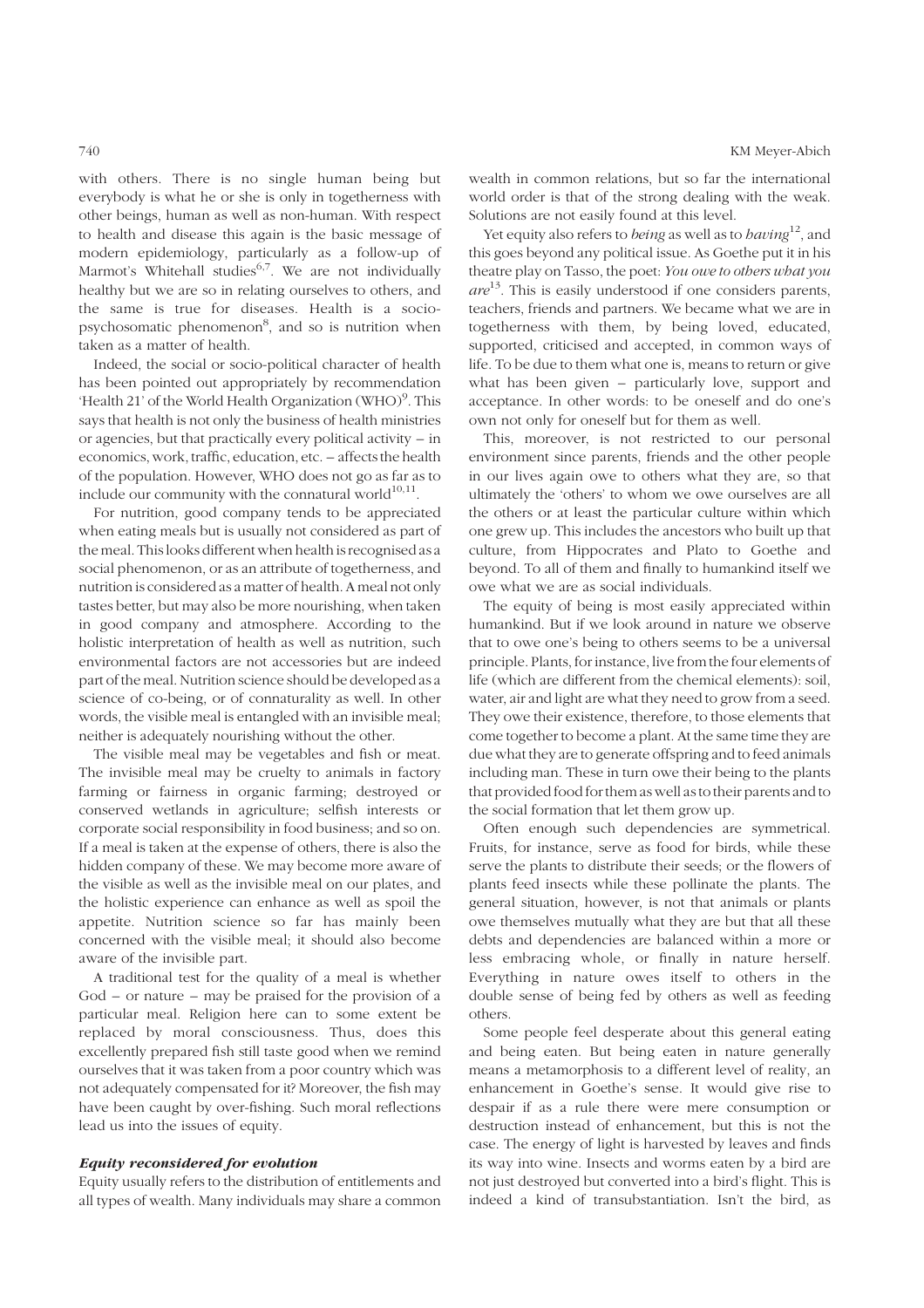#### A holistic philosophy of nutrition 741

Heraclitus put it, in his way 'living up the death' of the worm?

How does humankind fit into this picture? Like all other animals we live at the expense of other's lives and we couldn't live at all if we did not do so. Beyond nutrition we also appropriate the rest of the world as 'resources' for what we need or believe to need. All this being taken from nature, there is no doubt that we owe ourselves to nature. But what is it in particular that we owe for that? What do we give for being given? All the other beings owe their existence to nature and they pay their debt by serving for some enhancement, generally speaking: by possibly leaving the world a little better or evolved further than when they came in. This being the basic pattern of evolution, do we human beings also leave the world a little better than when we came in?

This question is not easily answered. Certainly it cannot be answered generally for all cultures and epochs. But there is good reason to believe that the human species now is giving more to consumption, or destruction, than to enhancement. Also we have replaced cultivation (like in agri-culture) by mere production, and conservation by exploitation.

This could perhaps be justified if among millions of species only humankind were allowed to serve itself without serving others. If this were so we might indeed be allowed to treat the world as a bag of resources and not have to care for its enhancement, conservation and cultivation. But we cannot justify any such claim<sup>10,11</sup>.

#### Nutrition as a model for sustainable development

To bite a living being or parts of it in pieces between one's teeth is a precondition of human life that most people prefer not to acknowledge. Of those who do, many become vegetarians. This solution, however, is disputed in Christianity as well as in Buddhism because plants are living beings too $14$ . The philosophy of nutrition presented here offers a different solution.

What is proposed here is that health, as well as nutrition, are attributes of togetherness, or connaturality within the whole. Parts are relating themselves to one another, but their overall pattern of relations must fit into the whole. When taking nutrition as an attribute of connaturality, questions of equity cannot be answered for individuals relating themselves to other individuals without referring to the rest of the world. Within the animal kingdom it cannot be decided whether one individual is justified to eat another. A decision can only be drawn within and with respect to the benefit of the whole. The vegetarian answer, however, is based on incomplete reasoning, if taking into account that plants are fellow creatures as well.

It is not possible to avoid living at the expense of other's lives. Heraclitus was right in stating that we live upon other beings' death, their death being 'enhanced' into our life. We cannot get around that. But if we owe our being to other beings, plants and animals, what do we owe for human nutrition? Our debt for living at the expense of others must be acknowledged at three levels $^{11}$ .

## 1. Animal and plant breeding

Animals as well as plants should have a chance to live their proper life before they are slaughtered or harvested. With respect to animals, this means that feedlots or factory farming in general is not morally acceptable. If there are people who want to eat meat and cannot afford to buy it from naturally raised animals in organic farming, this is a social issue which does not justify cruelty to animals. Meat from animals who have lived before being slaughtered is about twice as expensive as meat from feedlots, but this can easily be compensated by eating only half as much. This will be healthier anyway, since the statistical average of 200 g meat per person per day in Germany is high for a sedentary society.

Cruelty usually is not observed with respect to plants. But they are sensitive beings and how do we know whether industrial plant production allows for proper living before they are harvested? Whether industrial plant production is any better than animal feedlots is an open question. The idea to 'produce' living beings does not even allow for these questions. Production, therefore, should be replaced by cultivation, and exploitation should be replaced by conservation.

#### 2. Cooking and eating

Since we must accept that we do not only live at the expense of other being's lives but also live up or enhance their death in the strict sense, we owe them gratitude for allowing us to go on living. This might sound cynical if the particular beings just eaten were addressed, but they again owe their lives to nature and ultimately nature is feeding all of us, so that nature as a whole is the one to be grateful to. Once more there is no balance below relating ourselves to the whole. Practically, this implies to be sure of good cooking since what we eat deserves to be appreciated.

#### 3. Enhancement or consumption

We should consider our use or abuse of the strength that is given to us by the plants or animals we eat. Do we use that strength for enhancement or for destruction (mere consumption) in nature? What is meant to be enhancement may turn out to be destruction as we are making mistakes; but often enough this is not really a problem. For instance, it cannot be justified to use the strength received from a fish for activities that pollute the ocean so that finally no more fish could live there. The world would certainly look much better if we had considered for every meal that we ate what we owe for it, to do or to omit.

It is the same fundamental rule to be observed on these three levels, namely to consider: What do we owe for that? In agriculture or 'animal culture', in cooking or eating and finally in changing the world by means of the power